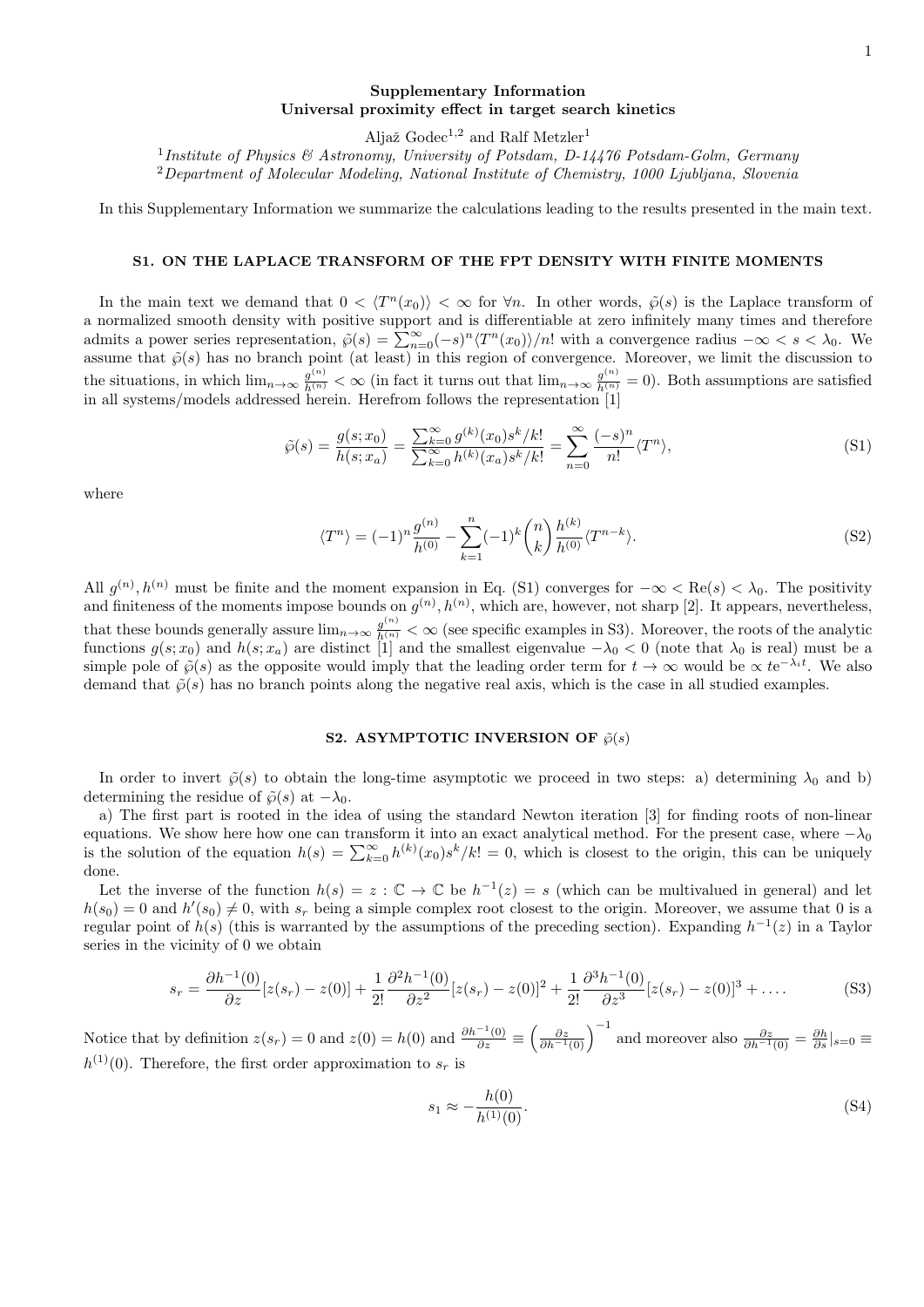Plugging this back into Eq. (S3) we have for the second order approximation

$$
s_2 = -\frac{h(0)}{h^{(1)}(0)} + \frac{\partial h^{-1}(0)}{\partial z} [z(s_r) - z(s_1)] + \dots
$$
\n(S5)

Using as before  $z(s_r) = 0$  and expanding  $z(s_1) = h(s_1)$  around 0 in powers of  $\frac{h(0)}{h^{(1)}(0)}$  we find

$$
z(s_1) \equiv h\left(-\frac{h(0)}{h^{(1)}(0)}\right) = h(0) - h^{(1)}(0)\frac{h(0)}{h^{(1)}(0)} + \frac{h^{(2)}(0)}{2!} \left(\frac{h(0)}{h^{(1)}(0)}\right)^2 \dots
$$
 (S6)

Omitting terms of order higher than 2, plugging Eq. (S6) into Eq. (S5) and proceeding as before we obtain the second-order approximation to  $s_r$ 

$$
s_2 \approx s_1 - \frac{h(0)^2}{2!} \frac{h^{(2)}(0)}{[h^{(1)}(0)]^3}
$$
 (S7)

Going over to the third order approximation

$$
s_3 = -\frac{h(0)}{h^{(1)}(0)} - \frac{h(0)^2}{2!} \frac{h^{(2)}(0)}{[h^{(1)}(0)]^3} + \frac{\partial h^{-1}(0)}{\partial z} [z(s_r) - z(s_2)] + \dots,
$$
\n(S8)

expanding as before in Eq. (S6) and repeating the steps with disregard to orders higher than 3 in Eqs. (S8) and (S6), we obtain the third-order approximation to  $s_r$ 

$$
s_3 \approx s_2 - \frac{h(0)^3}{3!} \left( 3 \frac{[h^{(2)}(0)]^2}{[h^{(1)}(0)]^5} - \frac{h^{(3)}(0)}{[h^{(1)}(0)]^4} \right)
$$
(S9)

The same steps can be repeated further, giving e.g. for the fourth-order approximation

$$
s_4 \approx s_3 - \frac{h(0)^4}{4!} \left( 15 \frac{[h^{(2)}(0)]^3}{[h^{(1)}(0)]^7} - \frac{h^{(2)}(0)h^{(3)}(0)}{[h^{(1)}(0)]^6} + 10 \frac{h^{(4)}(0)}{[h^{(1)}(0)]^5} \right)
$$
(S10)

and so forth. Up to here we were essentially only step-wise improving the approximations in an iterative fashion exactly as in the Newton's iteration. However, continuing in this manner to fifth order and higher we find, by closer inspection, that apart from the prefactors  $\frac{h(0)^n}{(n-1)!h^{(1)}(0)^{2n-1}}$ , Eqs. (S7)-(S10) are a result of a  $(n-1) \times (n-1)$  almost triangular determinant of the form



Explicitly, the i, j element of the square matrix  $A_n$  is

$$
\mathcal{A}_n(i,j) = \frac{h^{(i-j+2)}\theta(i-j+1)}{(i-j+2)!} (n[i-j+1]\theta(j-2) + i\theta(1-j) + j - 1),\tag{S12}
$$

where  $\theta(x)$  denotes the Heaviside step function. One can henceforth prove by induction that the n-th order correction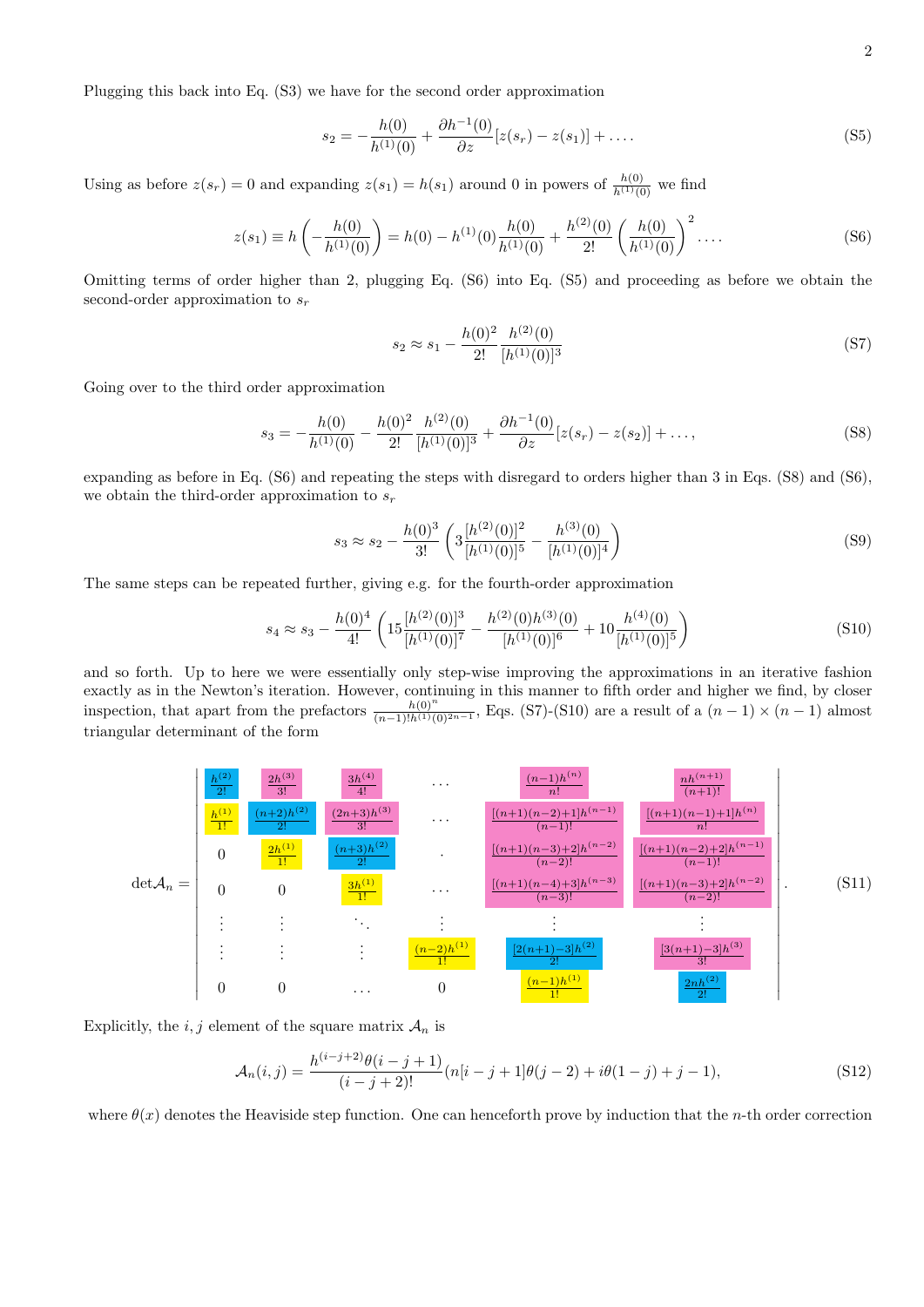$c_n = s_n - s_{n-1}$  is given by

$$
c_n = \frac{[h^{(0)}]^n}{[h^{(1)}]^{2n-1}} \frac{\det \mathcal{A}_n}{(n-1)!}
$$
\n(S13)

with the symbolic convention det $A_1 \equiv 1$ . Therefore,  $-\lambda_0$ , the exact root of  $h(s)$ , which is closest to the origin, is given by  $s_r = \sum_{k=1}^{\infty} c_k$ . This completes the proof of Eq. (2) in the main text

b) The FPT long-time asymptotics are obtained using Cauchy's theorem

$$
\wp(t) \sim \lim_{s \to -\lambda_0} \left[ (s + \lambda_0) \tilde{\wp}(s) e^{st} \right],\tag{S14}
$$

where the contour used to evaluate the residue is chosen to enclose  $-\lambda_0$  such that  $\Re(s) < \lambda_0$ . To do so, we need to find the leading order term of a (formal) partial fraction expansion of  $\tilde{\varphi}(s)$ . We rewrite the moment expansion in Eq. (S1) as a limit of *n*th order Taylor polynomial  $\mathcal{P}_n(s)$  with  $n \to \infty$ 

$$
\tilde{\wp}(s) = \lim_{n \to \infty} \left( \sum_{k=0}^{n} \frac{(-s)^k}{k!} \langle T^k \rangle + \mathcal{R}_{n+1} \right),\tag{S15}
$$

with Taylor's remainder theorem assuring the convergence of  $\lim_{n\to\infty} \mathcal{R}_{n+1} = 0$ . Next we use the relation inverse to the one leading from Eq.  $(S1)$  to Eq.  $(S2)$  to obtain after some rearrangements

$$
\tilde{\wp}(s) = \lim_{n \to \infty} \frac{\sum_{k=0}^{n} g^{(k)}(x_0) s^k / k!}{\sum_{k=0}^{n} h^{(k)}(x_a) s^k / k!} = \lim_{n \to \infty} \left( \frac{g^{(n)}}{h^{(n)}} + \frac{\sum_{k=0}^{n-1} \left[ g^{(k)} - \frac{g^{(n)}}{h^{(n)}} h^{(k)} \right] s^k / k!}{\sum_{k=0}^{n} h^{(k)} s^k / k!} \right),
$$
\n(S16)

where we omitted the explicit dependence on  $x_a$  and  $x_0$  and formally carried out a long division in the second step, using the fact that all  $g^{(n)}/n!$ ,  $h^{(n)}/n!$  are finite and well behaved. As by the assumptions of S1 the first term on the right of Eq. (S16) converges as  $n \to \infty$ , and so does the left side of Eq. (S16), then by necessity the second term on the right of Eq. (S16) converges as well. To isolate the first term of the partial fraction expansion of the second term in Eq. (S16) we carry out a second long division. Introducing the shorthand notation  $b_k = h^{(k)}(x_a)/k!$  leads to

$$
\sum_{k=0}^{n} b_k s^k = (s + \lambda_0) \sum_{k=1}^{n} c_{n-k} s^k + \sum_{k=0}^{n} b_k (-\lambda_0)^k,
$$
\n(S17)

where  $c_{n-k} \equiv \sum_{l=1}^k b_{n-k+l}(-\lambda_0)^{l-1}$ ,  $\lim_{n\to\infty} \sum_{k=0}^n b_k(-\lambda_0)^k = 0$  and we omitted the details of the calculation as they are tedious but straightforward. As a result we can write

$$
\tilde{\wp}(s) = \lim_{n \to \infty} \left( \frac{g^{(n)}}{h^{(n)}} + \frac{\sum_{k=0}^{n-1} \left[ g^{(k)} - \frac{g^{(n)}}{h^{(n)}} h^{(k)} \right] s^k / k!}{(s + \lambda_0) \sum_{k=1}^n c_{n-k} s^{n-k}} \left[ 1 + \frac{\sum_{k=0}^n b_k (-\lambda_0)^k}{(s + \lambda_0) \sum_{k=1}^n c_{n-k} s^{n-k}} \right]^{-1} \right),\tag{S18}
$$

where for now we still have  $s \neq -\lambda_0$  (the limit  $s \to -\lambda_0$  in Eq. (S14) is taken at the end). Noticing that  $\sum_{k=1}^{n} c_{n-k} s^{n-k} \neq 0$  for any large n (since  $-\lambda_0$  is a simple pole of  $\tilde{\varphi}(s)$ ; see also previous section) as well as the fact that for any large n we have  $\sum_{k=0}^{n} b_k(-\lambda_0)^k \ll 1$  (in fact one can check by explicit computation that  $\sum_{k=0}^{n} b_k(-\lambda_0)^k$ ) with  $\lambda_0$  in Eq. (2) in the main text, uniformly converges to 0 with increasing n) we can Taylor expand the term

$$
\left[1 + \frac{\sum_{k=0}^{n} b_k (-\lambda_0)^k}{(s + \lambda_0) \sum_{k=1}^{n} c_{n-k} s^{n-k}}\right]^{-1} = \sum_{l=0}^{\infty} \left(-\frac{\sum_{k=0}^{n} b_k (-\lambda_0)^k}{(s + \lambda_0) \sum_{k=1}^{n} c_{n-k} s^k}\right)^l \equiv \mathcal{T}_n
$$
\n(S19)

and  $\lim_{n\to\infty} \mathcal{T}_n = 1$ . Moreover, it is easy to show that

$$
\frac{\sum_{k=0}^{n-1} \left[ g^{(k)} - \frac{g^{(n)}}{h^{(n)}} h^{(k)} \right] s^k / k!}{(s + \lambda_0) \sum_{k=1}^n c_{n-k} s^k} = \frac{F(s)}{s + \lambda_0} + \frac{G_{n-2}(s)}{\sum_{p=0}^{n-1} c_p s^p}
$$
(S20)

with  $G_{n-2}(s)$  being some  $n-2$  degree polynomial in s and

$$
F(s) = \frac{\sum_{k=0}^{n-1} \left[ g^{(k)} - \frac{g^{(n)}}{h^{(n)}} h^{(k)} \right] s^k / k!}{\sum_{k=0}^{n-1} \sum_{l=1}^{n-k} b_{k+l} (-\lambda_0)^{k+l-1}}.
$$
\n(S21)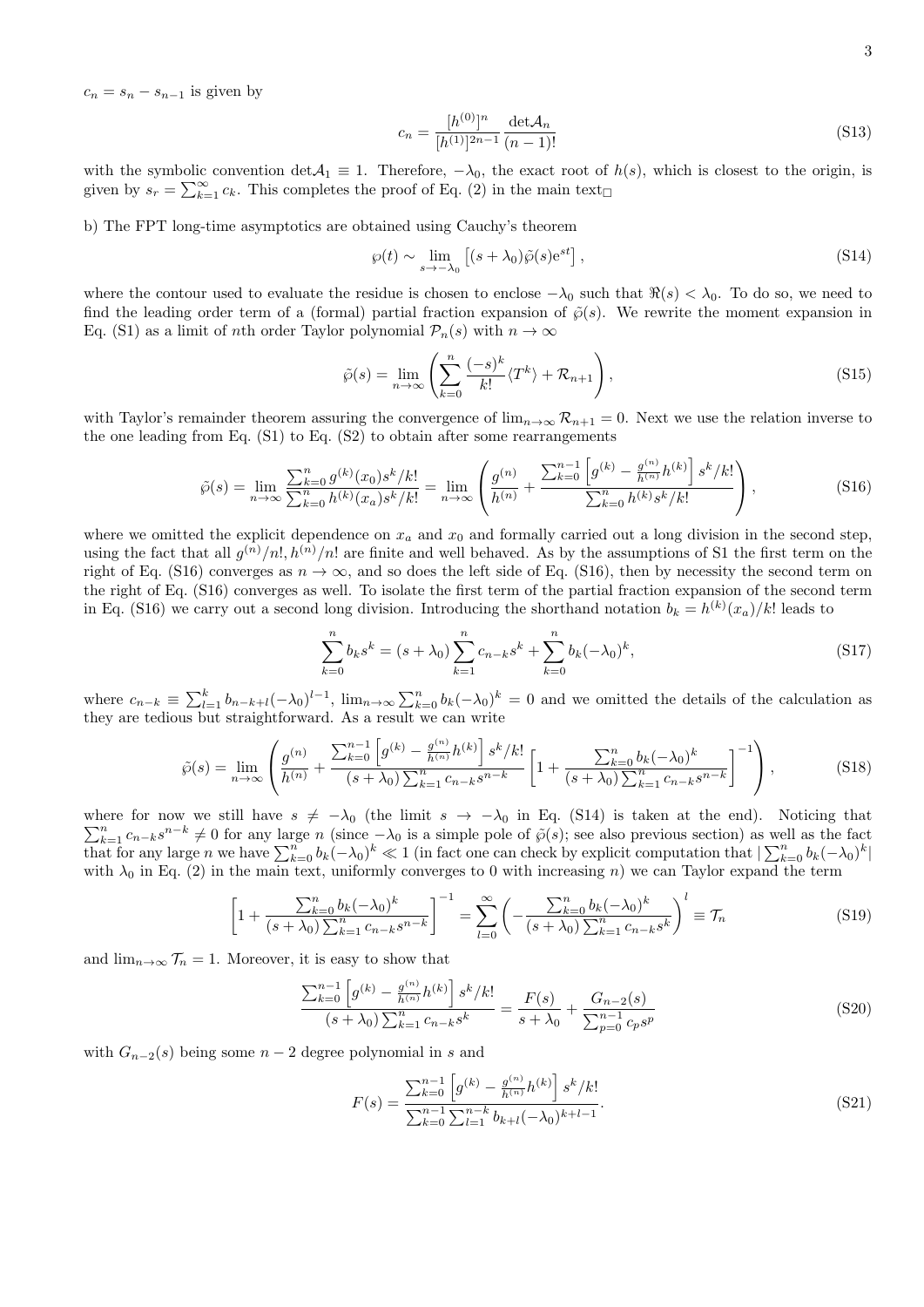

FIG. S1: Schematic of the FPT problem in hyperspherically symmetric media with a reflecting confining boundary at R and a centered perfectly absorbing target with a radius  $r_a$  (red sphere).

Using this in Eq. (S18) we obtain

$$
\lim_{n \to \infty} \left( \frac{g^{(n)}}{h^{(n)}} + \frac{F(s)\mathcal{T}_n}{s + \lambda_0} + \frac{G_{n-2}(s)\mathcal{T}_n}{\sum_{p=0}^{n-1} c_p s^p} \right).
$$
 (S22)

Since  $\mathcal{T}_n$  converges absolutely to 1 as  $n \to \infty$  (as by definition  $-\lambda_0$  is a root of  $\sum_{k=0}^n b_k s^k$ ), then by Mertens' theorem [2] we find that

$$
\lim_{n \to \infty} \frac{F(s)\mathcal{T}_n}{s + \lambda_0} = \frac{\lim_{n \to \infty} F(s)}{s + \lambda_0} \quad \text{and} \quad \lim_{n \to \infty} \frac{G_{n-2}(s)\mathcal{T}_n}{\sum_{p=0}^{n-1} c_p s^p} = \lim_{n \to \infty} \frac{G_{n-2}(s)}{\sum_{p=0}^{n-1} c_p s^p} < \infty. \tag{S23}
$$

As we also have  $\lim_{n\to\infty}\frac{g^{(n)}}{h^{(n)}}<\infty$  we can now compute the limit in Eq. (S14) by using Eq. (S23) in Eq. (S22) to obtain the final result in Eq. (6) in the main text

The above approach should in fact hold for all FPT densities decaying exponentially for long times as it rests only on one additional assumption, namely that  $\lim_{n\to\infty}\frac{g^{(n)}}{h^{(n)}}<\infty$ , which appears to be a necessary consequence of the positivity and finiteness of moments of a probability density with strictly positive support. The proof of this conjecture is, however, beyond the scope of the present work.

### ANALYTICAL SOLUTIONS FOR  $\tilde{\wp}(s)$  FOR SPECIFIC CASES

In the analysis of FPT statistics of diffusion in fractal media and diffusion under the influence of a radial bias we consider hyperspherically symmetric systems as depicted in Fig. S1.

#### S3. Mean field model of diffusion in fractal media

The FPT problem for diffusion in fractal media is described on the mean field level with the operator  $\hat{L}^{d_w}_{d_f}$  $D_{d_w}r^{1-d_f}\partial_r(r^{1+d_f-d_w}\partial_r)$  [4] under zero-flux boundary conditions at  $r = R$  and perfectly absorbing boundary conditions at  $r = r_a$ . The exact Laplace transform of the FPT density starting from a dimensionless radius  $x_0$  for diffusion in fractal media (see main text for definition of the dimensionless units) can be shown to be given by

$$
\tilde{\wp}(s) = \left(\frac{x_0}{x_a}\right)^{\nu} \frac{\mathcal{D}_{\nu,-}(\hat{x}_0\sqrt{s},\sqrt{s})}{\mathcal{D}_{\nu,-}(\hat{x}_a\sqrt{s},\sqrt{s})}
$$
\n(S24)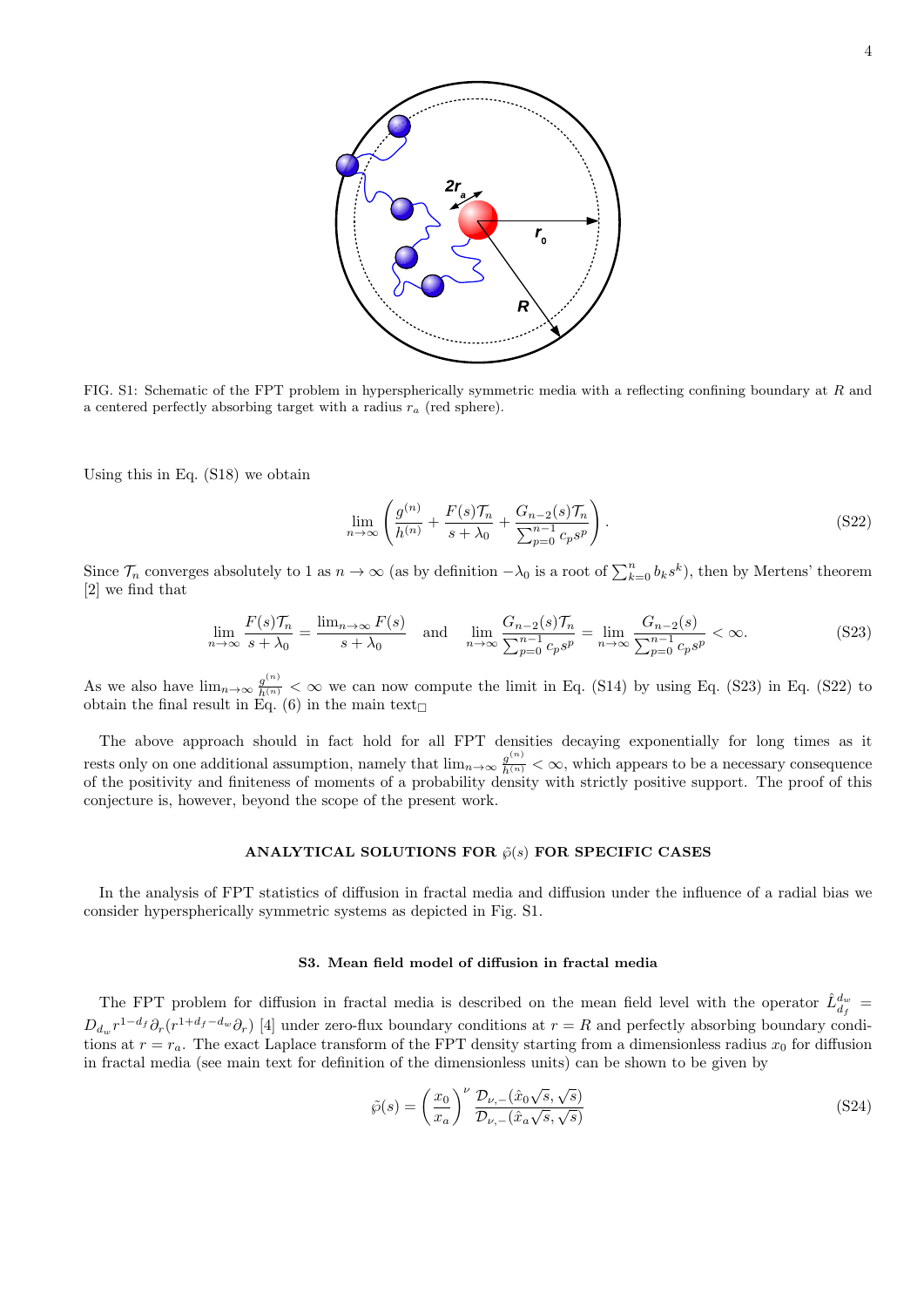with  $-\frac{1}{2} \leq \nu = \frac{3}{2} - \frac{d_f + 1}{d_w}$  $\frac{f+1}{d_w} < \frac{3}{2}$ , and where we introduced the auxiliary function

$$
\mathcal{D}_{\nu,\pm}(x,y) = I_{\nu}(x)K_{\nu\pm 1}(y) + K_{\nu}(x)I_{\nu\pm 1}(y),\tag{S25}
$$

and where  $I_{\nu}(x)$  and  $K_{\nu}(x)$  denote the modified Bessel function of the first and second kind, respectively. Using the series expansions for  $I_{\nu}(x)$  and  $K_{\nu}(x)$  in [5] one can show that the coefficients  $h^{(n)}, g^{(n)}$  (note that these only differ in the positional variable  $x_0$  versus  $x_a$ ) for  $\nu \neq 0$  are given as

$$
g^{(n)} = \frac{n!\pi}{4^n \sin(\pi\nu)} \left( \sum_{l=0}^n \frac{x_0^{2l}}{l!(n-l)!\Gamma(l+1-\nu)\Gamma(n-l+\nu)} - \sum_{l=0}^{n-1} \frac{\theta(n-1)x_0^{2(l+\nu)}}{l!(n-1-l)!\Gamma(l+1+\nu)\Gamma(n-l+1-\nu)} \right), \quad (S26)
$$

or, written more compactly using the Gauss hypergeometric functions [5],

$$
g^{(n)} = \frac{n!\pi}{4^n \sin(\pi\nu)} \left( \frac{{}_2F_1(-n, 1-n-\nu, 1-\nu; x_0^2)}{\Gamma(1+n)\Gamma(1-\nu)\Gamma(n+\nu)} - \theta(n-1) \frac{{}_2\sigma^2}{\Gamma(n)\Gamma(1-\nu+n)} \frac{F_1(\ln n, \nu-n, 1+\nu; x_0^2)}{\Gamma(n)\Gamma(1-\nu+n)} \right). \tag{S27}
$$

 $h^{(n)}$  is obtained from  $g^{(n)}$  by making the substitution  $x_0 \to x_a$ . In the particular case of  $\nu = \frac{1}{2}$  this simplifies to 2  $g^{(n)} = \frac{n! (1-x_0)^{2n}}{(2n)!}$  and for  $\nu = -\frac{1}{2}$  we have  $g^{(n)} = \frac{n! (1-x_0)^{2n} (\frac{2n}{x_0}+1)}{(2n+1)!}$ . Using the asymptotic formulas of  ${}_2F_1(a, b, c; z)$  for  $|a|, |b| \to \infty$  in [5] one can show that  $\lim_{n\to\infty} \frac{g^{(n)}}{h^{(n)}} = 0$ , as required in section S2. For the sake of completeness we also give the result for the special case  $\nu = 0$ :

$$
g^{(n)} = \frac{x_0^{2n}}{4^n n!} + \sum_{l=0}^{n-1} \frac{n! x_0^{2(n-l-1)}}{4^{n-1} l! (n-l-1)!^2 (l+1)!} \left( -\log(x_0) - \gamma - \frac{\psi(l+1) + \psi(l+2)}{2} + \frac{(n-l-1)!^2}{(n-l)!^2} [\psi(n-l+1) + \gamma] \right),\tag{S28}
$$

where  $\psi(1) = -\gamma$  and  $\psi(k \geq 2) = \sum_{i=1}^{k-1} k^{-1}$  and  $\gamma \simeq 0.5772$  denotes the Euler-Mascheroni constant [5].

The short-time asymptotic is derived using asymptotic formulas for the modified Bessel functions in [5]. We find  $\lim_{x,y\to\infty} \mathcal{D}_{\nu,\pm}(x,y) \sim \frac{\cosh(y-x)}{\sqrt{xy}},$  in turn leading to

$$
\tilde{\wp}(s) \sim \left(\frac{x_0}{x_a}\right)^{\nu - 1/2} e^{-\sqrt{s}(\hat{x}_0 - \hat{x}_a)} \qquad \xrightarrow{\mathcal{L}^{-1}} \qquad \wp(t) \sim \left(\frac{x_0}{x_a}\right)^{\nu - 1/2} \frac{\hat{x}_0 - \hat{x}_a}{2\sqrt{\pi t^3}} e^{-(\hat{x}_0 - \hat{x}_a)^2/4t},\tag{S29}
$$

valid for  $t \lesssim \hat{x}_0^2, \hat{x}_a^2$ .

on the intermediate time-scale we have  $1 \ll \sqrt{s} \ll \hat{x}_a^{-1}, \hat{x}_0^{-1}$  such that  $K_\nu(\sqrt{s}) \to 0$  and we end up with  $\tilde{\varphi}(s) \sim$  $\left(\frac{x_0}{x_a}\right)^{\nu} \frac{K_{\nu}(\sqrt{s}\hat{x}_0)}{K_{\nu}(\sqrt{s}\hat{x}_a)}$  $\frac{K_{\nu}(\sqrt{sx_0})}{K_{\nu}(\sqrt{sx_0})}$ . With the power series expansions of  $K_{\nu}(z)$  for small z we find after some algebraic manipulations

$$
\tilde{\wp}(s) \sim \left(\frac{x_0}{x_a}\right)^{2\nu\theta(\nu)} \frac{1 - \frac{\Gamma(1 - |\nu|)}{\Gamma(1 + |\nu|)} \left[\frac{\sqrt{s}\hat{x}_0}{2}\right]^{2|\nu|}}{1 - \frac{\Gamma(1 - |\nu|)}{\Gamma(1 + |\nu|)} \left[\frac{\sqrt{s}\hat{x}_a}{2}\right]^{2|\nu|}}
$$
\n(S30)

valid for  $[\Gamma(1+|\nu|)/|\Gamma(2-|\nu|)]^{1/(1-|\nu|)}(\hat{x}_0/2)^2 \ll t \ll 1$ . Expanding the denominator and truncating the resulting series after the first correction to the leading order behavior we have

$$
\tilde{\wp}(s) \sim \left(\frac{x_0}{x_a}\right)^{2\nu\theta(\nu)} \left(1 - \frac{\Gamma(1-|\nu|)}{\Gamma(1+|\nu|)} \left[\left(\frac{\hat{x}_0}{2}\right)^{2|\nu|} - \left(\frac{\hat{x}_a}{2}\right)^{2|\nu|}\right] s^{|\nu|} - \left[\frac{\Gamma(1-|\nu|)}{\Gamma(1+|\nu|)}\right]^2 \left[\left(\frac{\hat{x}_0\hat{x}_a}{4}\right)^{2|\nu|} - \left(\frac{\hat{x}_a}{2}\right)^{4|\nu|}\right] s^{2|\nu|}\right). \tag{S31}
$$

Eq. (S31) is slowly varying and can be inverted with Feller's version of a Tauberian theorem (Example c, pp. 447 in [1]) to give the result presented in Eq. (10) in the main text. Using the Tauberian theorem for the special case  $\nu = 0$ we in turn obtain  $\wp(t) \sim 2 \log(\frac{x_0}{x_a}) / [t(\log(t) - 2 \log(x_a))^2]$ .

Moreover, it follows from Eq. (S26) that the first order correction term in Eq. (4) in the main text in the limit  $x_a \to 0$  becomes for  $\nu < 0$ 

$$
\lim_{x_a \to 0} \frac{h^{(2)}(x_a)}{h^{(1)}(x_a)^2} \sim \hat{x}_a^{-2\nu} \frac{-\nu(1-\nu)}{2-\nu}
$$
\n(S32)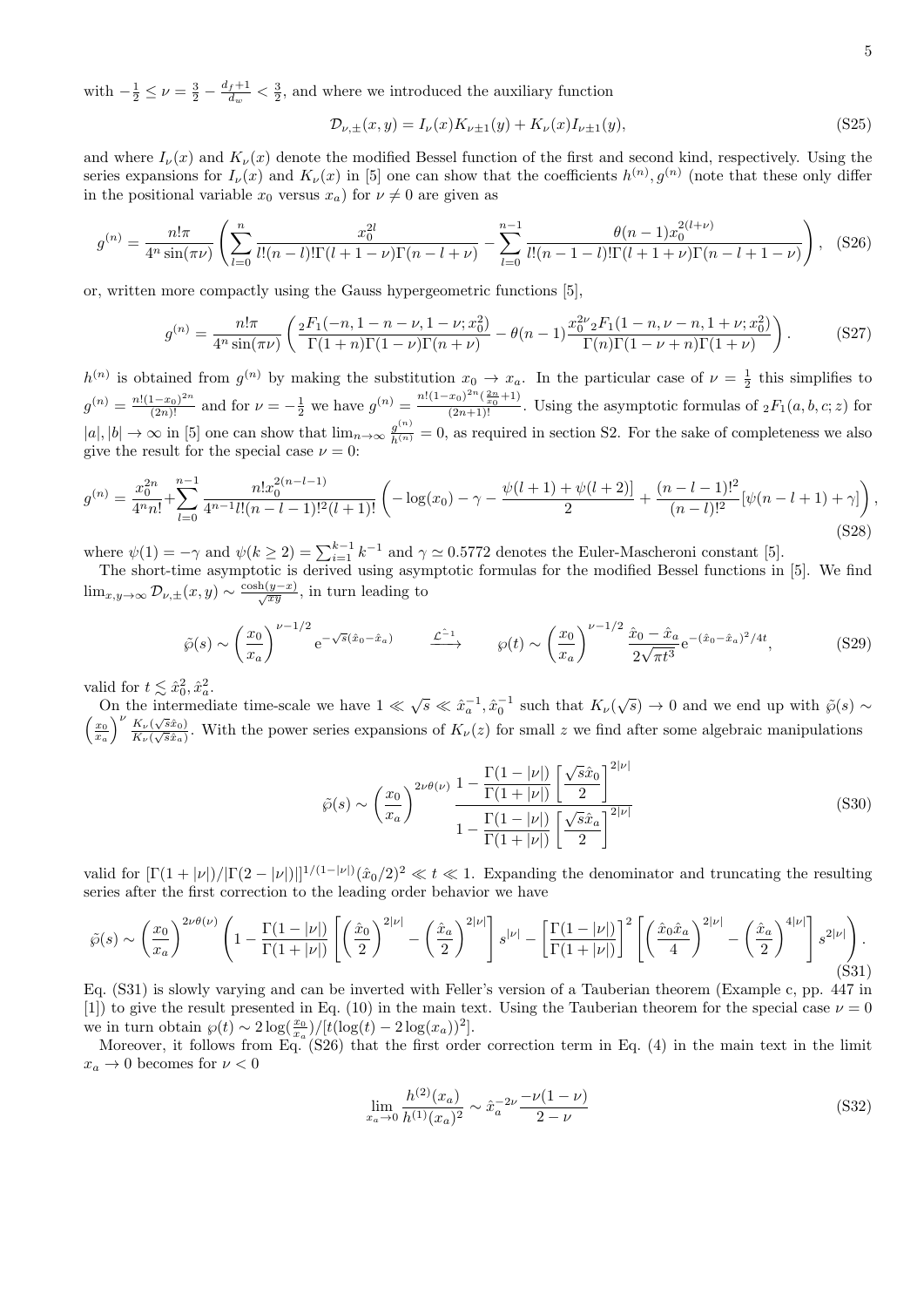and

$$
\lim_{x_a \to 0} \frac{h^{(2)}(x_a)}{h^{(1)}(x_a)^2} \sim \frac{1}{2 \log(\hat{x}_a)^2}
$$
\n<sup>(S33)</sup>

for  $\nu = 0$ . The vanishing of the correction terms gives rise to Poisson-like long-time asymptotics in Eqs. (11) and (12).

#### S4. Taylor dispersion

Taylor dispersion is described by the advection-diffusion operator  $\hat{L}_T = -v\partial_r + D\partial_r^2$  with absorbing boundary conditions at  $r = 0$  and reflecting boundary conditions at  $r = R$ . Here the exact Laplace transform of the FPT density to the origin if starting from  $x_0$  for diffusion in a linear potential reads

$$
\tilde{\wp}(s) = e^{-Pex_0} \frac{\sqrt{Pe^2 + s} \cosh\left[\sqrt{Pe^2 + s}(1 - x_0)\right] - P e \sinh\left[\sqrt{Pe^2 + s}(1 - x_0)\right]}{\sqrt{Pe^2 + s} \cosh\left[\sqrt{Pe^2 + s}\right] - P e \sinh\left[\sqrt{Pe^2 + s}\right]},
$$
\n(S34)

where Pe is defined in the main text. Using a power series expansion for the hyperbolic functions as well as the binomial theorem  $(1+x)^k = \sum_{i=0}^k {k \choose i} x^{k-1}$  we find upon some manipulations and using the series expansion for the modified Bessel function of the first kind  $I_{\nu}(y)$  the exact result

$$
g^{(n)}(z) = \sqrt{\pi}e^{\text{Pe}z}\text{Pe}^{-2n}\left(\frac{z}{2}\right)^{n+1/2}\left[I_{n-1/2}(z) - \text{sgn}(\text{Pe})I_{n+1/2}(z)\right]
$$
(S35)

with  $z = (1-x)$  and  $h^{(n)} = g^{(n)}(1)$ . Using the asymptotic formulas for  $I_{\nu \to \infty}(z)$  in [5] one can show that  $\lim_{n \to \infty} \frac{g^{(n)}}{h^{(n)}} =$ 0, as required in section S2.

The short- and intermediate-time scale behavior is derived from Eq. (S34) by taking the limit (Pe<sup>2</sup> + s)  $\rightarrow \infty$  and using the first shifting theorem for Laplace transforms

$$
\tilde{\wp}(s) \sim e^{-\text{P}ex_0} e^{-\sqrt{\text{Pe}^2 + sx_0}}, \qquad \xrightarrow{\mathcal{L}^{-1}} \qquad \wp(t) \sim \Phi(t; x_0) e^{-\text{P}ex_0 - \text{Pe}^2 t}
$$
\n(S36)

thereby leading directly to Eq. (13) in the main text.

In the limit  $Pe \to \infty$  (strong bias away from the target) we find using Eq. (S35) that the first correction term to  $\lambda_0$  in Eq. (4) in the main text vanishes exponentially,

$$
\lim_{\text{Pe}\to\infty} \frac{h^{(2)}}{h^{(1)2}} \sim 4e^{-2\text{Pe}}\text{Pe},\tag{S37}
$$

thus giving rise to Poisson-like long-time asymptotics.

#### S5. Radially biased diffusion in 2d

Radially biased 2D diffusion is described by the operator  $\hat{L}_{2D} = D\partial_r^2 + (D - v_0)r^{-1}\partial_r$  [6]. The exact Laplace transform of the FPT density starting from a dimensionless radius  $x_0$  to a centered target with radius  $x_a$  for 2d diffusion under the influence of a radial bias is given by [6]

$$
\tilde{\wp}(s) = \left(\frac{x_0}{x_a}\right)^{-\mu} \frac{\mathcal{D}_{\mu,+}(x_0\sqrt{s},\sqrt{s})}{\mathcal{D}_{\mu,+}(x_a\sqrt{s},\sqrt{s})}
$$
\n(S38)

with  $\mu = Pe/2$  and  $\mathcal{D}_{\mu,+}$  defined in Eq. (S25). Using the series expansion of the respective modified Bessel functions [5] the coefficients entering Eqs. (1) to (6) in the main text read

$$
g^{(n)} = \frac{-n!\pi x^{\mu}}{4^n \sin(\pi\mu)} \left( \sum_{l=0}^n \frac{x_0^{2(n-l)}}{l!(n-l)!\Gamma(l-\mu)\Gamma(n-l+1+\mu)} - \sum_{l=0}^{n-1} \frac{\theta(n-1)x_0^{2(n-1-l-\mu)}}{l!(n-1-l)!\Gamma(l+2+\mu)\Gamma(n-l-\mu)} \right) \tag{S39}
$$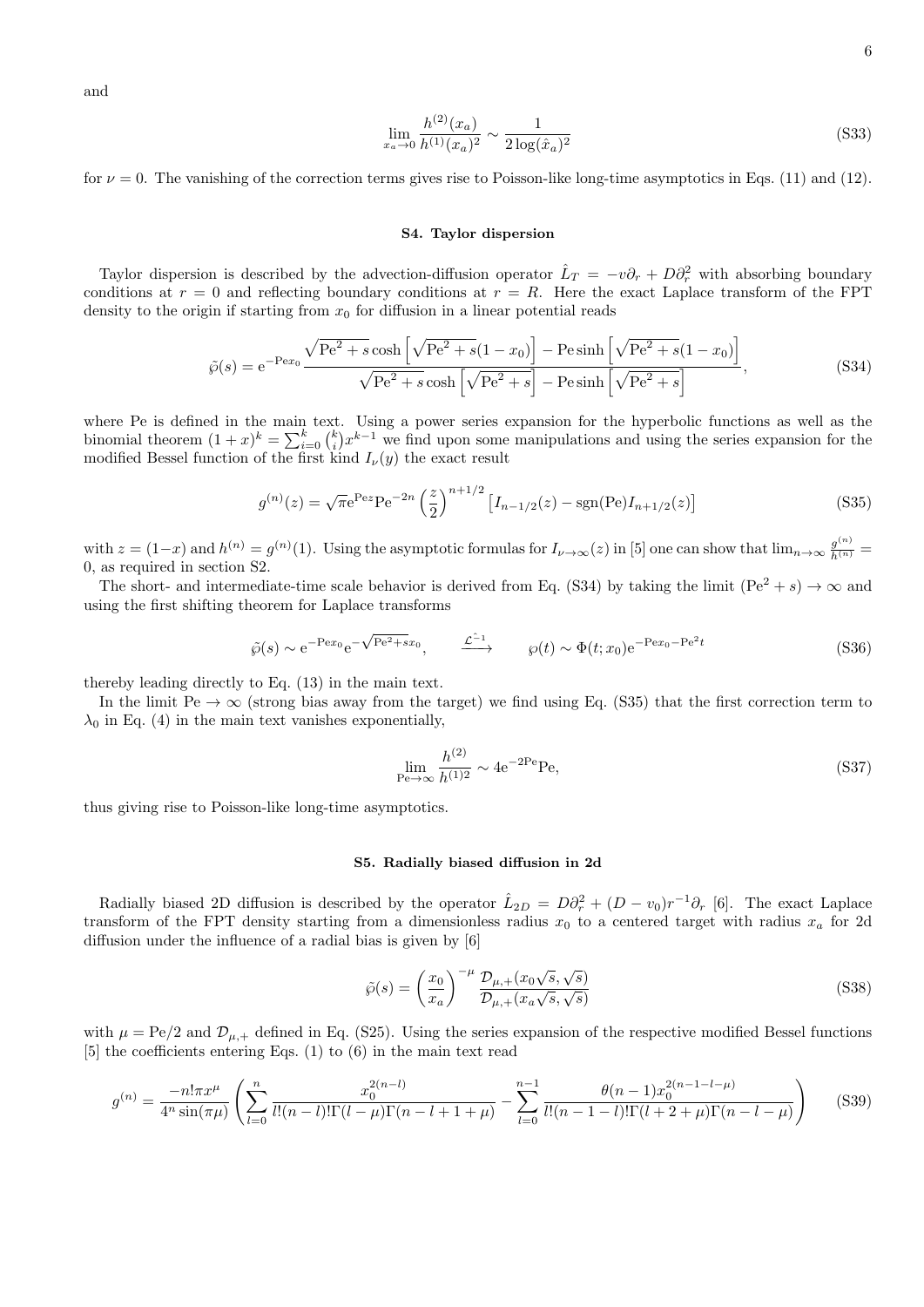and  $h^{(n)}$  is obtained as before by the substitution  $x_0 \to x_a$ . Eq. (S39) can be written more compactly using the Gauss hypergeometric functions [5]:

$$
g^{(n)} = \frac{-n!\pi x^{\mu}x_0^{2n}}{4^n\sin(\pi\mu)} \left( \frac{{}_2F_1(-n,-n+\mu,-\mu;x_0^{-2})}{\Gamma(1+n)\Gamma(1+n-\mu)\Gamma(-\mu)} - \theta(n-1)\frac{{}_3\pi^{-(2(1+\nu)}{}_{2}F_1(1-n,1-n+\mu,2-\mu;x_0^{-2})}{\Gamma(n)\Gamma(2-\mu)\Gamma(n-\mu)} \right). \tag{S40}
$$

Using the asymptotic formulas of  ${}_2F_1(a, b, c; z)$  for  $|a|, |b| \to \infty$  in [5] one can show that  $\lim_{n\to\infty} \frac{g^{(n)}}{h^{(n)}} = 0$ , as required in section S2.

It can be shown that the short- and intermediate-time asymptotics are equivalent to those found in Eqs. (S29) and (S30) but with the substitution  $\nu = -\mu$ . Similarly, the correction term in Eq. (4) in the main text in the limit  $Pe \rightarrow \infty$  (strong outward bias) vanishes

$$
\lim_{x_a \to 0} \frac{h^{(2)}(x_a)}{h^{(1)}(x_a)^2} \sim \frac{\text{Pe}}{2} x_a^{\text{Pe}},\tag{S41}
$$

giving rise to Poisson-like long-time asymptotics.

#### S6. Ornstein-Uhlenbeck process

The overdamped escape from a harmonic potential involves the Ornstein-Uhlenbeck operator  $\hat{L}_{OU}$  =  $(m\kappa)^{-1}(\partial_r U(r) + k_B T \partial_r^2)$  [7] with absorbing BCs at a and natural BCs at  $-\infty$ . The exact Laplace transform of the FPT density starting from a dimensionless  $x_0$  over a barrier at  $x_a$  ( $x_a > x_0$ ) for an overdamped particle in harmonic confinement is given by [7]

$$
\tilde{\wp}(s) = e^{(x_0^2 - x_a^2)/4} \frac{D_{-s}(-x_0)}{D_{-s}(-x_a)} \equiv \frac{H_{-s}(-x_0/\sqrt{2})}{H_{-s}(-x_a/\sqrt{2})},\tag{S42}
$$

in terms of Weber and generalized Hermite functions, respectively [5]. For the OU process the coefficients  $h^{(k)}$ ,  $g^{(k)}$ are given in terms of  $H_0^{\tilde{n},0}(x) \equiv (-1)^n \frac{\partial^n}{\partial \alpha^n} H_\alpha(-\frac{x}{\sqrt{2}})|_{\alpha=0}$ , which are readily implemented in the Mathematica software. One can confirm numerically that  $\frac{g^{(n)}}{h^{(n)}}$  converges rapidly to 0 with increasing n. While it is possible to prove this analytically as well, this task will be reserved for a separate longer publication.

The short- and intermediate-time scale asymptotics are obtained from the expansion of  $D_{-s}(-x_0)$  for  $s \gg x_{0,a}^2$  [5] leading to

$$
\tilde{\wp}(s) \sim e^{(x_0^2 - x_a^2)/4} e^{-\sqrt{s}(x_a - x_0)} \frac{1 + \frac{|x_0|^3}{24} s - \frac{x_0^2}{16} s^2}{1 + \frac{x_a^3}{24} s - \frac{x_a^2}{16} s^2}.
$$
\n
$$
(S43)
$$

The inversion of both factors in Eq. (S43) leads to the convolution Eq. (15) in the main text.

As for the long-time limit it is in fact sufficient to inspect the term  $\frac{h^{(2)}(x_a)}{h^{(1)}(x_a)}$  $\frac{h^{(2)}(x_a)}{h^{(1)}(x_a)^2}$ . Using the exact result for  $H_0^{1,0}$  in the main text one can show [5] that we have (note that the argument in  $H_0^{n,0}$  is actually negative)

$$
\lim_{|x| \to \infty} H_0^{1,0}(x) \sim \sqrt{2\pi} e^{x^2/2} \left( |x|^{-1} - x^{-1} \right) + \log(|x|). \tag{S44}
$$

Moreover, using the formulas in [5] we also have that

$$
\lim_{|z| \to \infty} H_{-s}(z) \sim -\sqrt{\pi} \frac{e^{z^2} z^{-s}}{z \Gamma(s)} e^{i\pi s} \qquad \text{Arg}(z) \ge \frac{\pi}{2}
$$
\n
$$
(S45)
$$

(note that in our case  $z$  is real and negative) to obtain after taking the second derivative

$$
\lim_{|x| \to \infty} H_0^{2,0}(x) \sim 2\sqrt{2\pi} \frac{\gamma e^{x^2/2}}{x},\tag{S46}
$$